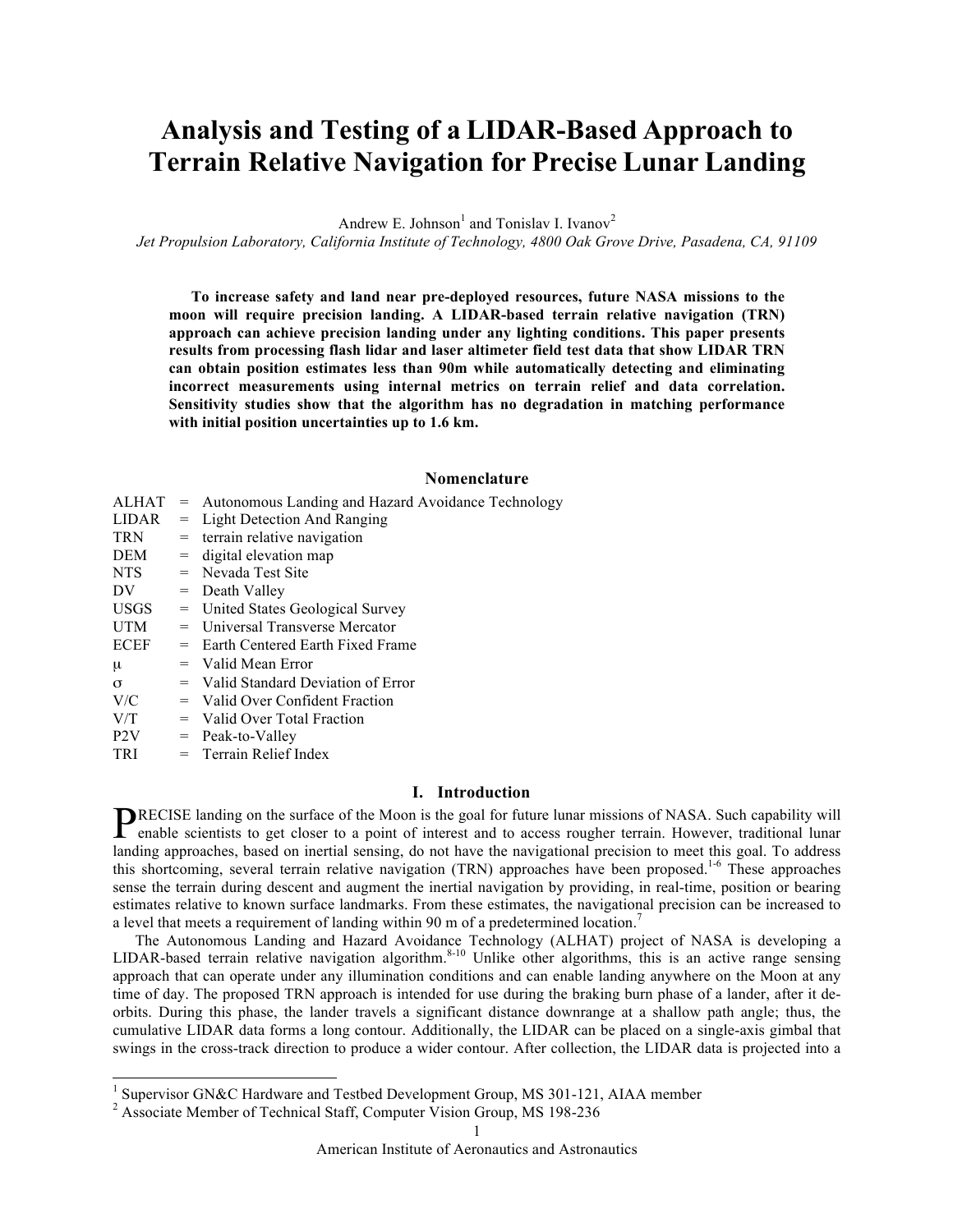digital elevation map (DEM) using the most current position estimate for the lander. To obtain a position correction, this "LIDAR DEM" is correlated with a "reference DEM" constructed from a-priori reconnaissance, such as the Lunar Reconnaissance Orbiter data. High-fidelity simulation of the LIDAR TRN has shown that both regular and wide contours can achieve the ALHAT 90 m precision objective.<sup>1</sup>

This paper describes the performance of the LIDAR-based TRN approach using data collected during a recent field test described in section II. More detail on the algorithm is given in section III. The approach produces position estimates and associated confidence using internal metrics introduced in section IV. In most field test flights, as shown in section V, the confident estimates have error typically less than 90 m. Misalignments are the likely causes of the large position errors in other flights. In addition, in Section VI, studies were conducted to assess the sensitivity to confidence metric, contour length, map pixel size, and initial position uncertainty.

# **II. Field Test Description**

To further mature LIDAR TRN, as well as other TRN approaches, ALHAT conducted a field test in June and July of 2009. For this test, a fixed-wing aircraft was outfitted with a suite of TRN sensors, along with sensors to provide ground truth position and attitude. A gimbaled platform contained two laser ranging sensors: a flash LIDAR collected multiple ranges for each image acquired while a laser altimeter provided one range but at a faster rate than the flash LIDAR. The gimbal had different modes to obtain a variety of contour widths. Details on the field test implementation, platform, and ground truth trajectory generation can be found in  $[Keim 2010]^{12}$ . A total of eight data collection flights were flown. For most flights, the plane flew horizontally at 60 m/s. The flights were conducted at 2, 4, and 8 km altitudes over two test sites: Death Valley (DV) and Nevada Test Site (NTS). A variety of terrain was imaged including mountains, hills, washes, dry lakebeds, and craters. Each flight had between one and two hours of valid data.

NTS and DV were selected as test sites for the field test because of the lack of vegetation over large areas and the variety of terrain relief. NTS in particular was selected because it has a large crater field on a flat terrain, analogous to the lunar mare. DV in particular was selected because of the mountainous regions and associated foothills that are analogous to the lunar uplands.

# **III. Position Estimation Process**

The LIDAR TRN algorithm took as inputs a reference map and a LIDAR map. The reference maps for DV and NTS were obtained by downloading the 1/9 arcsecond National Elevation Datasets from the USGS Seamless server. These maps were represented in the UTM map projection and had nominal resolution of 5 m. The LIDAR maps were constructed out of the field test data. To do this, 3D point clouds were generated from the raw LIDAR data. Then, these point clouds were projected into the UTM coordinate frame to obtain the LIDAR DEMs. In the end, the TRN algorithm was applied to produce the position estimates. These steps are described in more detail below. A result of applying the LIDAR TRN algorithm to a short contour from NTS is shown in Fig. 1. The correlation correctly computed the position shift to align the LIDAR DEM with the reference DEM.



**Figure 1. LIDAR TRN result for a short flash lidar contour over Nevada Test Site.**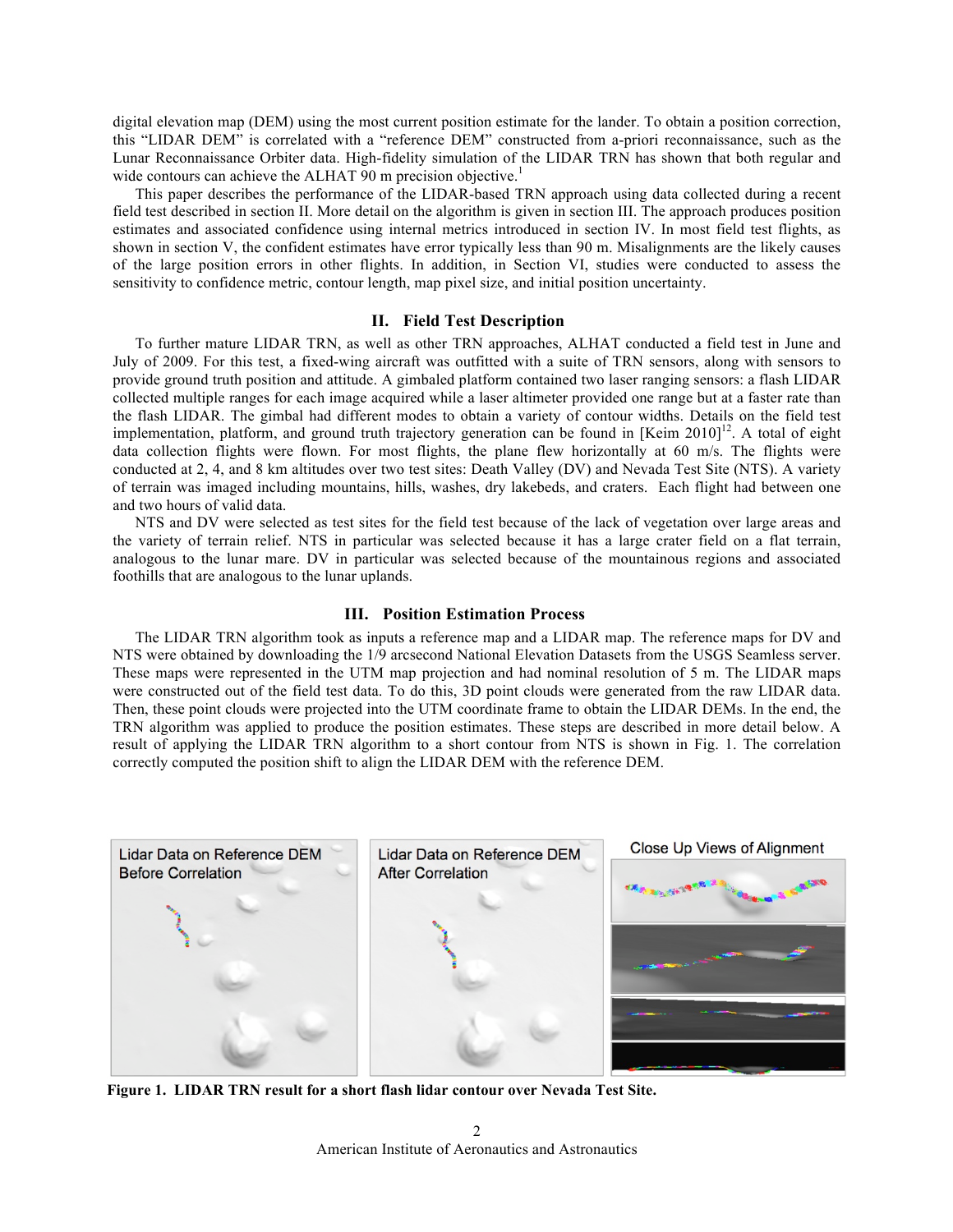# **A. Generating 3D Point Clouds**

The flash LIDAR data consisted of 128 by 128 pixel images. Each pixel in a LIDAR image consisted of 20 timed intensities of the return laser pulse. First of all, pixels that constantly yielded erroneous readings or did not trigger, i.e. did not register a reading, were disregarded. Next, the maximum intensity for each remaining pixel was determined by finding the peak of a  $6<sup>th</sup>$  order polynomial fit to the timed return pulse intensities. The corresponding time-of-flight for this maximum, as measured by the LIDAR's clock, was then multiplied by the speed of light over two to yield a range for that pixel. Also, the ranges were calibrated to deal with drifting clock rate and pixel-to-pixel non-uniformities. Additionally, to remove any remaining outliers, a local median filter was applied to the ranges. Finally, a 3D point cloud was generated for each image by computing the rays for each pixel using a perfect perspective camera projection. For the laser altimeter sensor, a single range is measured each time the laser is fired. This range along the known sensor boresight is turned into a single 3D point for each altimeter measurement.

## **B. Constructing the LIDAR DEM**

The 3D point clouds were represented in the LIDAR sensor coordinate frame. They needed to be transformed into the UTM frame to generate a LIDAR DEM with the same frame as that of the reference map. Beforehand, a flight trajectory was computed that defined the position and attitude of the LIDAR in the Earth Centered Earth Fixed Frame (ECEF). This trajectory was interpolated to construct rigid transformations that, at each LIDAR image instance, mapped the sensor frame to the ECEF. Next, the 3D point cloud for each image was transformed into the ECEF, then into latitude/longitude/height, and finally into the UTM frame. After 3D point clouds from several sequential LIDAR images were transformed into the UTM frame, the new points were inserted into a two dimensional map array using bilinear interpolation to form the LIDAR contour DEM<sup>10</sup>. The LIDAR DEM resolution was set to 5 m to match the one of the reference DEM. The width of the LIDAR contour depended on whether the gimbal was moving or not during flight. The length of the contour depended on the number of images used to form it and was adjusted to tune the performance.

#### **C. Correlating the DEMs**

The bounds of the LIDAR DEM, increased by the position uncertainty of 200 m, were used to crop the large reference DEM. The LIDAR DEM and the cropped reference DEMs were matched using a floating-point correlation algorithm<sup>13</sup> that handled missing data. The maximum value in the correlation map resulting from the algorithm corresponded to the horizontal shift between the contour and the reference DEM. To increase the precision of this shift, a bi-quadratic fit was made to a neighborhood around the correlation peak to compute a sub-pixel maximum. This shift in pixels was converted to a shift in meters using the DEM pixel size. The process described above was automated and all flights were processed at nominal parameters. Additionally, studies were conducted on a smaller subset to determine sensitivity to driving parameters.

# **IV. Analysis Metrics**

#### **A. Performance Metrics**

The purpose of TRN was to provide accurate position estimates. The error of an estimate was determined by the difference between the position estimated by the algorithm and the position computed from the ground truth data. Recall that the ALHAT requirement was to land within 90 m horizontal distance of the intended landing point. Thus, for the purpose of this analysis, a "correct" position estimate was defined as one that has a position error less than 90 m and an incorrect estimate was one that had a position error greater than 90 m.

In addition to estimating position, the TRN algorithm was expected to establish a level of confidence for the estimates. As described below, confidence was established by applying thresholds to three metrics internal to the algorithm in such a way that the estimates that passed the thresholds had high accuracy. An estimate that passed all thresholds was labeled "confident," and the algorithm passes every confident estimate to the navigation filter. Three metrics were used to describe position estimation performance:

- CEP95%: The circular error probable radius (in meters) centered on (0,0) meters containing 95% of the confident position estimates. CEP is an error metric common in targeting applications.
- CEP99%: The circular error probable radius (in meters) centered on (0,0) meters containing 95% of the confident position estimates.
- Valid Over Confident Fraction (V/C): The ratio of the number of correct and confident estimates over the number of all confident estimates. This metric described how often an incorrect estimate would be passed to navigation.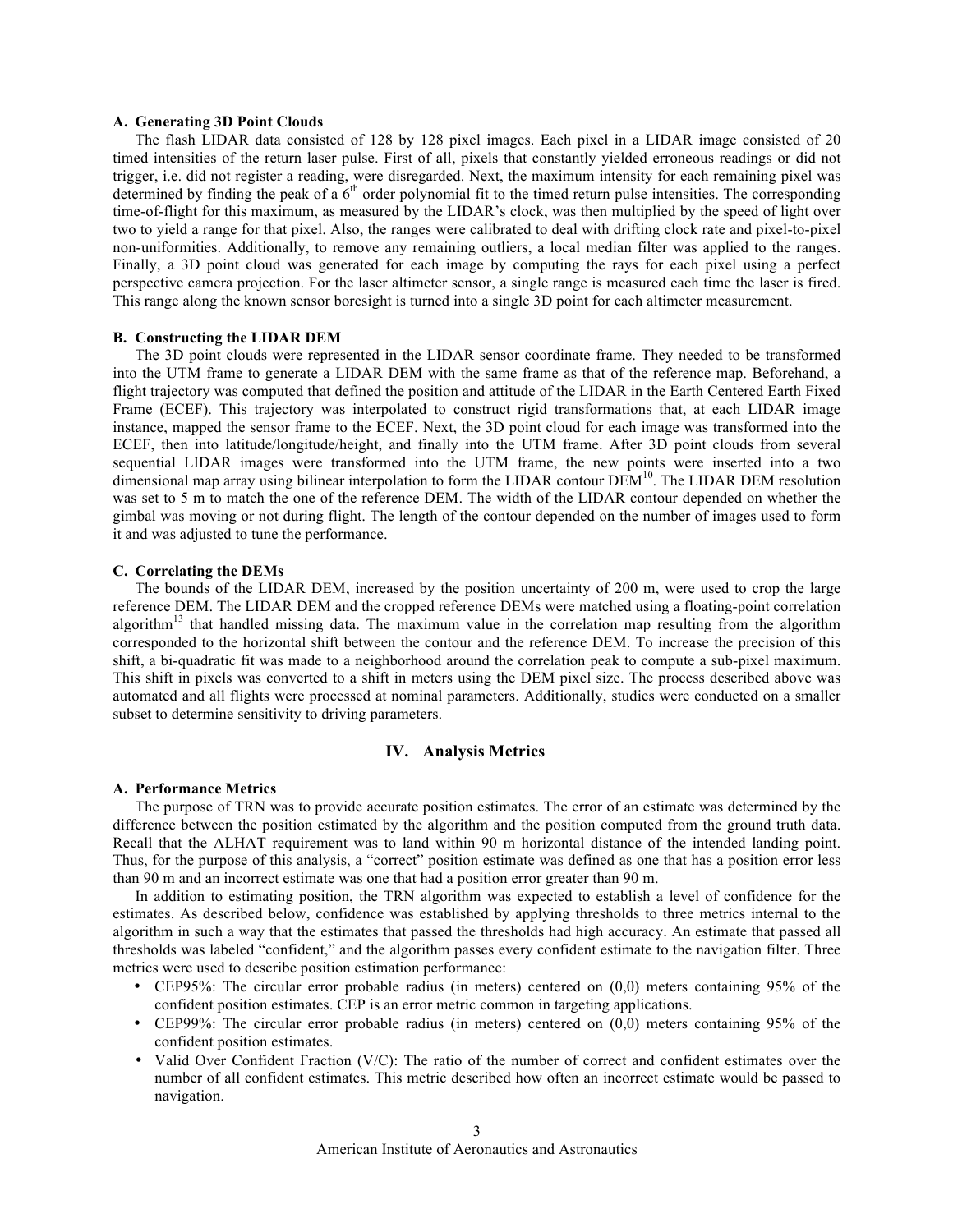## **B. Confidence Metrics**

Metrics were developed to assign a measure of confidence to the TRN position estimates and also decided which estimates can be used in navigation. Without these confidence metrics the TRN algorithm could pass estimate with large errors. The aim was to achieve the greatest number of valid estimates while allowing very few incorrect estimates to be passed on to navigation.

The correlation peak height, correlation peak width, and peak ratio were output as correlation metrics. These metrics were computed after the algorithm was run and described properties of the correlation DEM matching procedure done by TRN. Additionally, four terrain metrics were calculated from the LIDAR contour. These metrics were computed from the LIDAR data and describe properties of the terrain contour used in TRN matching. It was supposed that the terrain relief and the geometry of the contour related to the TRN error. All terrain metrics were computed locally, on a sliding 100 m by 100 m window, and then the overall maximum result for the contour was taken. Multiple TRN confidence metrics investigated were investigated.

- **Correlation peak height** (unitless, between -1 and 1) the height of the correlation peak as defined by the bi-quadratic fit
- **Correlation peak width** (pixels) the maximum width of the correlation peak. Width is determined as the major radius of the ellipse formed by the intersection of the biquadratic and the  $(x,y)$  plane.
- Peak ratio (unitless) the ratio in heights of the correlation peak and the second highest peak. The second highest peak is the highest correlation score peak width ellipse (described above).
- **Peak-to-Valley** (meters) the difference between the highest and the lowest elevation in the terrain contour after it is projected on the median plane to remove the effect of overall slope
- Terrain Relief Index (TRI) the expected standard deviation of elevations among neighboring pixels.<sup>11</sup>
- Contour size the total number of DEM pixels in the contour
- Contour shape a measure of length and width of the contour as described by the two eigenvalues of the scatter matrix of the x and y coordinates of the contour points

An estimate was labeled "confident" if the three metrics in bold above passed a threshold.

(Correlation Peak height > 0.7) and (Correlation Peak Width < 70 pixels) and (Peak To Valley > 10 meters)

A measurement was labeled "correct" if

Position estimation error < 90 m

# **V. Performance Analysis of Flights: Flash LIDAR data**

Based on the contour length sensitivity study describe in the next section, 75 consecutive flash LIDAR images were used to construct each contour in every flight. Given the 10 Hz rate of the LIDAR and the 60 m/s speed of the aircraft, this resulted in contour length of 450m. The processing steps, described in Section III, were applied to each contour and the TRN position correction was recorded along with all the confidence metrics mentioned above. Since the ground truth trajectory was used to transform the LIDAR samples into the map frame, the position correction should have been zero; thus, the computed correction was actually the error in position estimation. However, the ground truth had noticeable biases in some flights. Table 1 summarizes the performance metrics for these methods.

To assess the performance of the LIDAR TRN algorithm scatter plots of the horizontal position errors were generated. Fig. 2 shows that there are four possible states for a TRN position measurement:

- Confident and correct (green dot)
- Confident and not correct (red dot)
- Not confident and correct (cyan circle)
- Not confident and not correct (blue dot)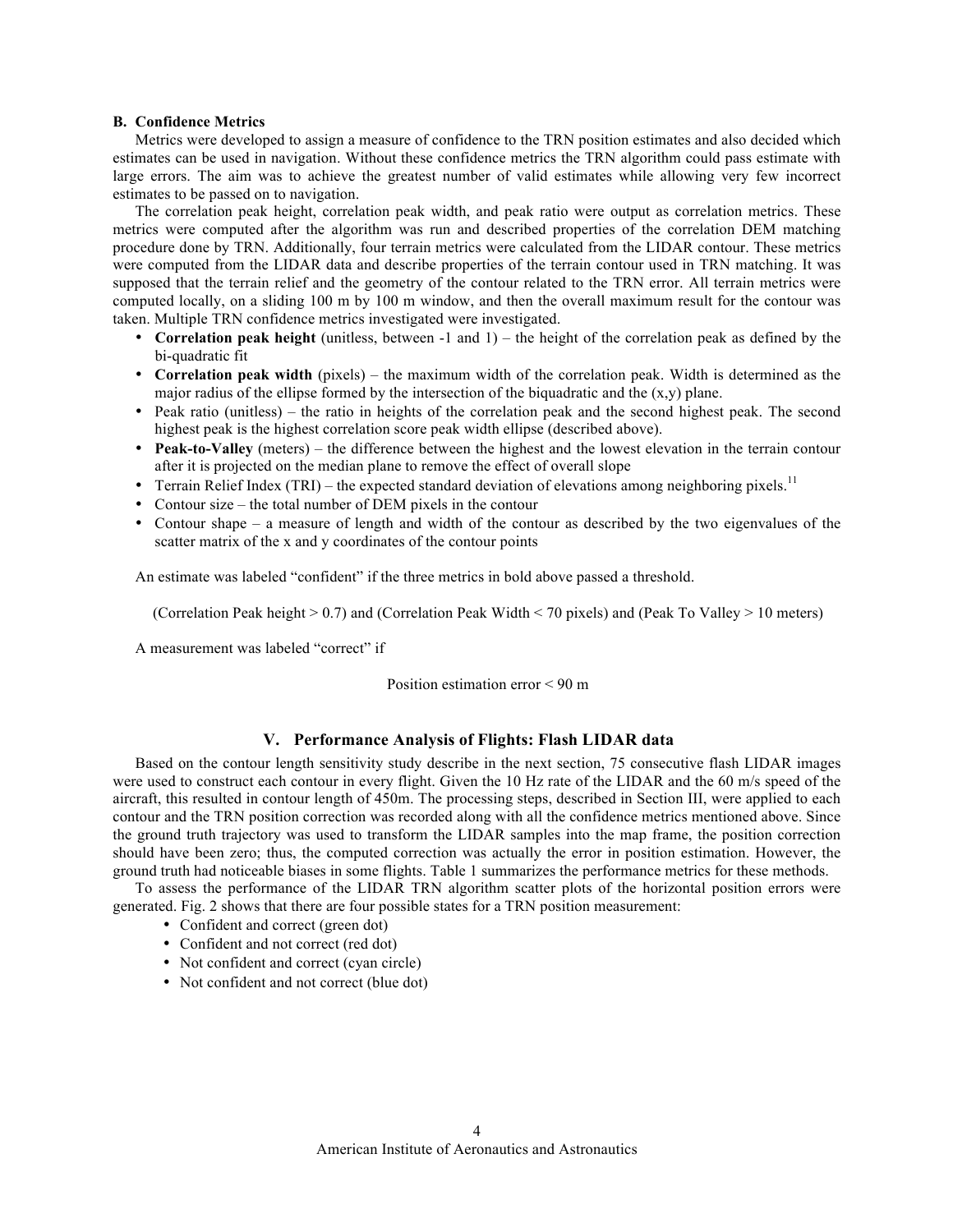|             |                | Flash LIDAR |           |               |                          | Laser Altimeter          |           |               |               |
|-------------|----------------|-------------|-----------|---------------|--------------------------|--------------------------|-----------|---------------|---------------|
|             |                | $V(\#)$     | $V/C(\%)$ | CEP95%<br>(m) | CEP99%<br>(m)            | $V(\#)$                  | $V/C(\%)$ | CEP95%<br>(m) | CEP99%<br>(m) |
| D<br>V      |                | 325         | 79.1      | 125.7         | 144.0                    | 212                      | 93        | 98.7          | 118.8         |
|             | 2              | 241         | 96.8      | 65.2          | 100.3                    | 215                      | 98.2      | 66.9          | 100.2         |
|             | 3              | 252         | 98.1      | 51.0          | 141.4                    |                          |           |               |               |
|             | 8              |             |           |               |                          |                          |           |               |               |
| N<br>T<br>S | $\overline{4}$ | 321         | 98.8      | 37.0          | 77.7                     | 222                      | 98.2      | 26.2          | 97.1          |
|             | 5              | 305         | 99.7      | 31.0          | 56.9                     | 282                      | 98.3      | 34.3          | 133.8         |
|             | 6              |             |           |               | $\overline{\phantom{a}}$ | $\overline{\phantom{a}}$ |           |               |               |
|             | ⇁              | 150         | 100       | 30.2          | 42.9                     | 132                      | 99.2      | 42.3          | 58.2          |

**Table 1. Comparison of position estimation performance** 

The position estimates for flights 2, 3, 4, 5, and 7 were very good. The errors on confident measurements are clustered near zero and the CEP95% was less than 90m. Flights 4,5,7 were at NTS and had CEP99% less than 90m. Flights 2 and 3 were at DV and had CEP99% over 90m but these were driven by a few large outliers which could likely be thrown out by the navigation filter that is the recipient of the TRN measurements. The clustering of confident measurements around zero error indicates that the confidence metrics are doing a good job of separating the correct measurements from incorrect measurements.

Flight 1 has the worst performance. The scatter plot indicates a possible cause for the poor performance. The off center clustering indicates an unknown and constant misalignment from the ground truth trajectory. Since attitude is



**Figure 2. TRN performance for all flights with LIDAR data.** *These plots show the distribution of error for the TRN position estimates across flights. For most flights, the confident estimates (solid dots) are green, i.e. within the 90 m requirement (dotted circle). The system detects and discards a lot of its erroneous estimates (blue circles).*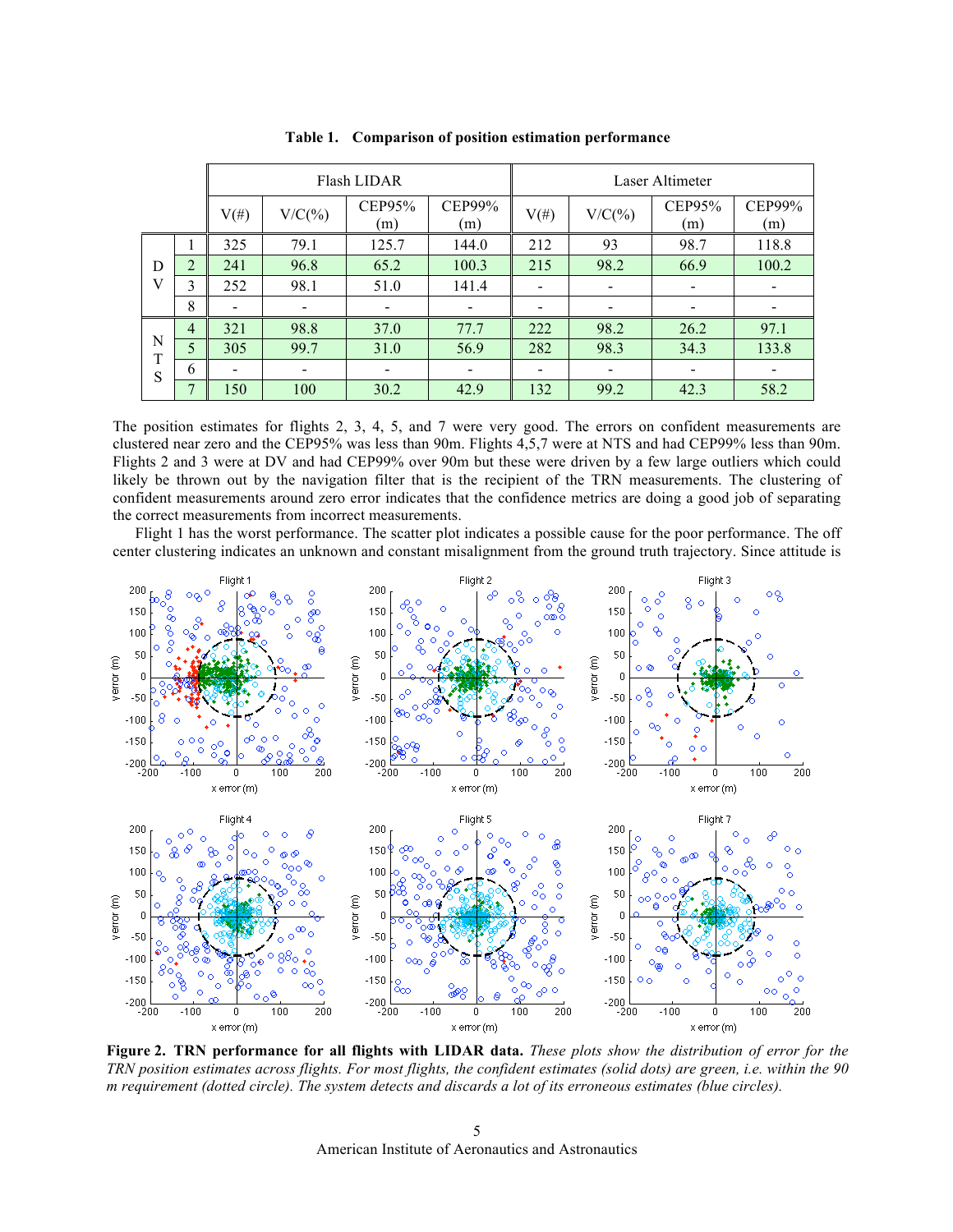assumed perfect, errors in pointing will compensated by errors in estimated position. Another possible source of the error could be the narrower 5x divergence (i.e., beam width) on the flash lidar laser used on Flight 1 (and Flight3) relative to Flights 2,4,5 and 7. To obtain greater maximum range the divergence of the transmit laser was decreased. This narrowing resulted in about 100 triggering pixels per image when the plane was at 2 km altitude and 50 or fewer at higher altitude. In Flights 2, 4, 5, and 7 the wider 2x divergence was used, which resulted in 400 pixels at 2 km and 200 pixels at 4 km altitude. This difference meant that the LIDAR contours for Flights 1 and 3 were narrower than those of the other flights and could explain greater spread in error.

Fig. 3 shows the magnitude of the horizontal error plotted against the three confidence metrics for Flight 2. In each plot the threshold used is shown as a black line. Peak to valley is the best metric for separating correct from incorrect estimates. Correlation score (i.e., peak height) and peak width can help eliminate a few more as indicated by the blue circles above the peak to valley threshold on the left plot in Fig 3. The position estimation results for Flight 2 were plotted on a contour map of DV in Fig. 6. It is seen that most errors occurred in the flat portions of the terrain, whereas most correct estimates were over the rougher terrain. Therefore, the performance of LIDAR TRN is driven by the amount of terrain relief present in the LIDAR data.



**Figure 3. TRN metrics for Flight 2 with LIDAR data.** *These plots show the metric value versus the error for the TRN position estimates. Acceptable estimates are to the left of the vertical line marking the 90m error. The horizontal lines are the metric thresholds.* 

# **VI. Performance Analysis of Flights: Laser Altimeter data**

In each flight, Laser Altimeter (LA) data was collected along with flash LIDAR data. For comparative purposes, the LA segments were matched to cover the same area as the flash LIDAR segments. Since both instruments were aligned and timed the same, we calculated the start and end time of each 7.5 sec LIDAR segment and then extracted the corresponding LA data. A range correction of 42 m was added to all LA ranges to account for a known constant bias in range. Furthermore, outlier ranges were eliminated. The LA had sparsely spaced points in each segment, and much fewer points than flash LIDAR. These LA 3D point clouds were turned into a DEM following the procedure of section III.B and matched to the reference DEM using the TRN algorithm tolerant to sparse/missing data as described in section III.C.

To analyze the LA performance, the same metrics were used as in sections IV. Scatter plots were made of horizontal position error (Fig. 4). The laser altimeter did not produce results for Flight 3; this flight gave bad results for flash LIDAR as well, confirming the belief that there was an error in the flight setup.

Table 1 above summarizes numerically the performance results of the LA. All successful flights (1,2,4,5,7) had most errors clustered near (0,0) and CEP95% < 90m. The DV flights (1,2) had larger errors than the NTS flights (4,5,7) which may be due to the better quality of map for the NTS site.

Looking at flash LIDAR and LA results in Tables 1 one can see that the LA performed almost as well as flash LIDAR with much fewer samples. This proves that the TRN elevation correlation algorithm works robustly even on terrain with a few significant features (i.e. with peak-to-valley 10 m). In the other flights, the errors from the LA and LIDAR contours were correlated. Comparing the error distributions over the test site maps (Fig. 6), both data sets gave very similar performance over the same terrain – good results for rough terrain and bad for flat.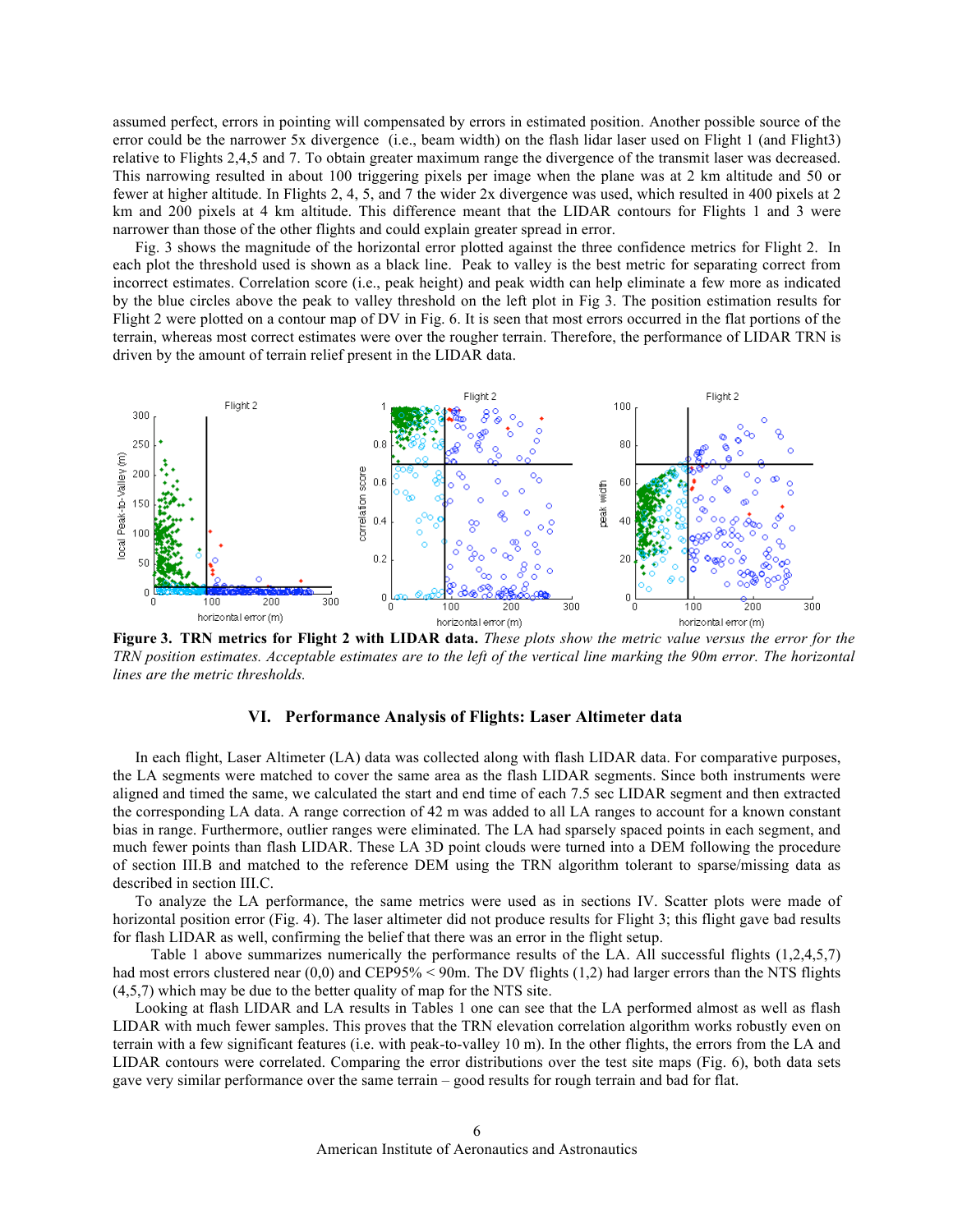

**Figure 4. TRN performance for all flights with Laser Altimeter data.** *These plots show the distribution of error for the TRN position estimates across flights. For most flights, the confident estimates (solid dots) are green, i.e. within the 90 m requirement (dotted circle). The system detects and discards a lot of its erroneous estimates (blue circles).*



**Figure 5. TRN metrics for Flight 2 with Laser Altimeter data.** *These plots show the metric value versus the error for the TRN position estimates. Acceptable estimates are to the left of the vertical line marking the 90m error. The horizontal lines are the metric thresholds.*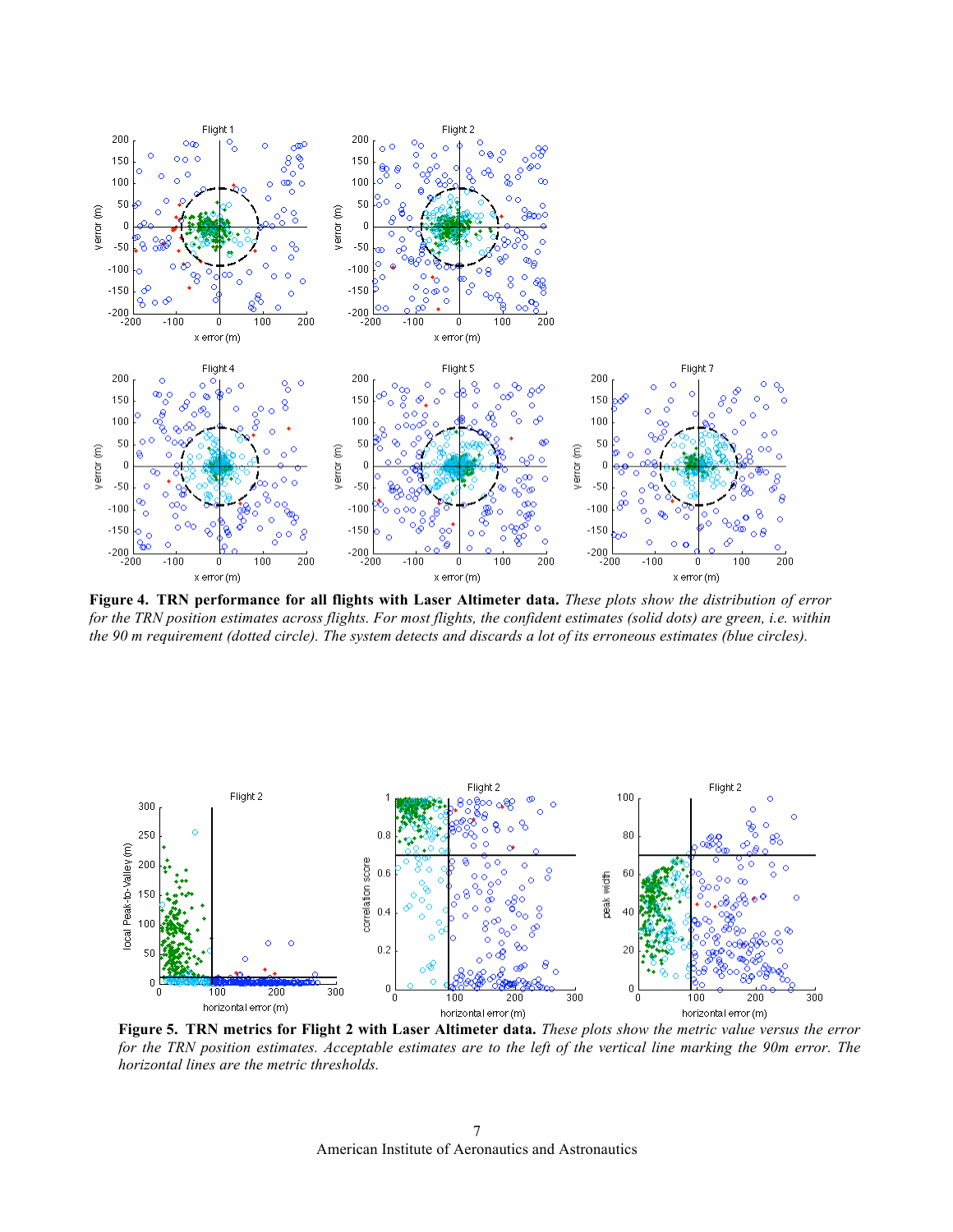

a) LIDAR b) Laser Altimeter

**Figure 6. Position estimation results for Flight2.** *This is a plot of the fligt path on a contour map of DV showing the estimates made by TRN. We see that estimates are good when there is releif and bad when the terrain is flat.*

# **VII. Sensitivity Studies**

In addition to processing the LIDAR data from all flights, studies were conducted to assess the sensitivity to confidence metric, contour length, map pixel size, and initial position uncertainty. Because of its relatively good performance, Flight 2 was used in these studies.

#### **A. Confidence Metric Study**

After observing plots, such as those in Fig. 2, for all confidence metrics, it was found out that P2V and TRI were the best metrics. Almost all estimates above their respective thresholds (25 m for P2V and 1 m for TRI) were valid. Both of these metrics describe terrain relief and utilize the fact that higher relief results in better TRN estimates.

The contour size and shape did not have an observable relation with the error. This confirmed the intuition that it was only necessary to have one unique feature in the contour to lock in the correlation. Also, if the contour had no features and was flat, its shape did not improve error.

The correlation peak height, peak width, and peak ratio were able to throw out estimates with high error, which occurred because of very flat terrain that was hard to match. However, these metrics were mostly subsumed by the P2V and the TRI metrics.

# **B. Contour Length Study**

This study aimed to determine the contour length that generated the highest total number of valid estimates determined by the confidence metrics. Five sets of contours were generated with different lengths using: 600, 300, 150, 75, and 37 images. Note that 600 images represent 60 s of data and about 3600 m of flight path.

As the number of images in the segments decreased, the TRN updates became more frequent; thus, the total number of estimates increased. It was observed that the total number of valid estimates detected by the metrics also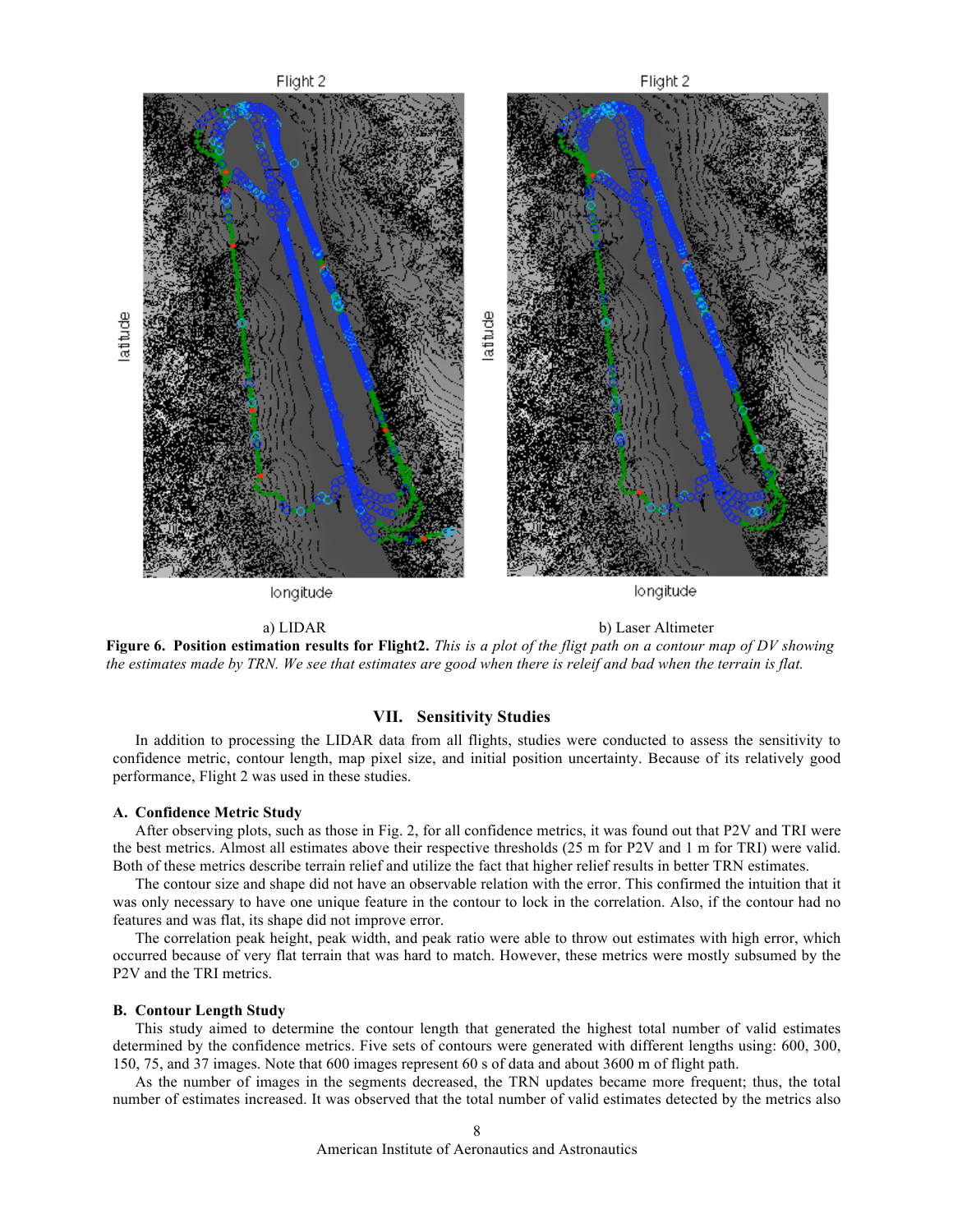increased, giving a higher rate of confident estimates passed on to navigation. However, the marginal increase became smaller every time the length was cut in half. Also, the error of the valid estimates increased by a few meters. Furthermore, confident but incorrect estimates started appearing. Therefore, the number of valid estimates increased, but the quality of these estimates degraded with shorter segment length. Overall the contour length with 75 images maximized the number of valid estimates while keeping the confident and incorrect estimates to a minimum.

# **C. Map Pixel Size Study**

The LIDAR TRN algorithm is based on correlation between a LIDAR DEM and a reference DEM. As the size of the pixels in the map increases the accuracy of the peak fit during correlation decreases and, consequently, the position estimates become less accurate. To assess the sensitivity to map pixels size flights 2 and 7 were used.

As seen in the left plot of Fig. 6, the mean error of the position estimates increased as the map pixel size increased. There was a linear growth in the mean error when pixel size was between 20 and 80 m. However, there was essentially no change in error when resolution was between 5 and 20 m. This discrepancy was likely due to an error in the ground truth on the order of 20 m, which caused the constant estimate error despite change in resolution. Also, Flight 2 over DV initially had twice as much error as Flight 7 over NTS. This was probably due to the ground truth error being larger for DV than NTS.

As seen in the right plot of Fig. 6, the incorrect over valid fraction increased as the map pixel size increased. The terrain relief was being smoothed as map resolution increased. With less terrain relief, the contours became less unique, which increased the chance of incorrect matches.

#### **D. Position Uncertainty Study**

Plots of the performance metrics as a function of the position uncertainty for Flights 2 and 7 are show in Fig. 7. The valid mean error and the incorrect over valid fraction did not change with uncertainty. Therefore, the LIDAR TRN algorithm is not sensitive to the position uncertainty and could easily handle the initial position uncertainties of about 1 km expected during lunar landing. However, as the position uncertainty increased, the size of the correlation search area increased, and so did the computation time of the algorithm.

# **VIII. Conclusion**

The TRN approach presented here, based on correlation of LIDAR data and an elevation map, meets the objective of 90 m landing precision under any lighting conditions. TRN estimates have error typically less than 50 m. Most incorrect estimates are eliminated using confidence metrics based on terrain relief. Instrument misalignments are the main causes of large global errors. Disregarding those, 95% of the TRN estimates passed on to the navigation filter are accurate. Also, the algorithm can handle initial uncertainty of 1.6 km without



**Figure 7. Map pixel size sensitivity study.** 

American Institute of Aeronautics and Astronautics  $\overline{Q}$